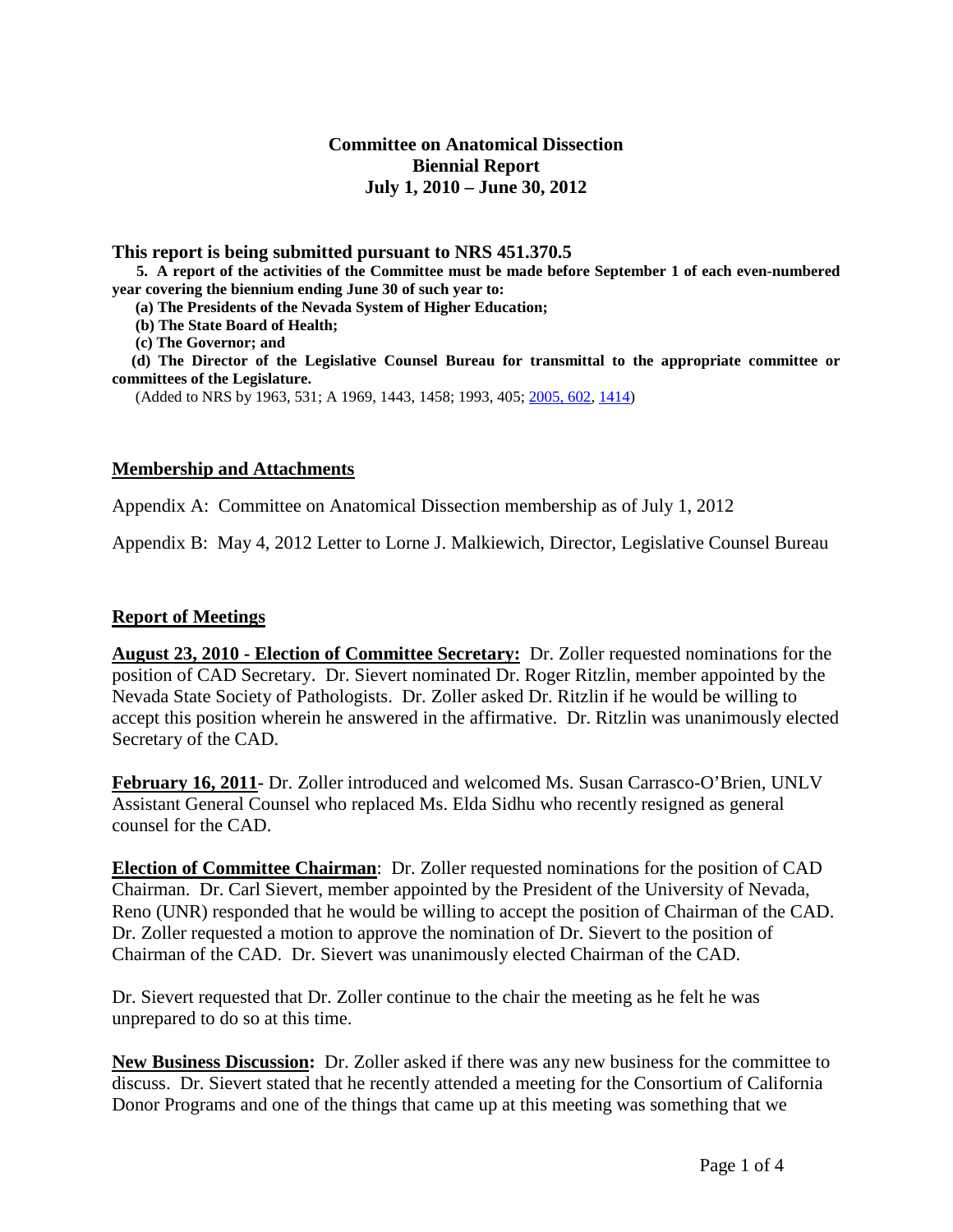probably should all be doing for all our donor programs; that is serological testing on all incoming cadavers. He was not sure that this was being done in Las Vegas but reported that we are not doing it in Reno but we are going to start.

Dr. Zoller commented that he did not believe that this falls within the purview of this committee (CAD) to enforce any consistent serological testing. Dr. Zoller asked Dr. Ma if he has been involved with this type of testing. Dr. Ma replied that 1) he personally agrees with the idea that there should be standardized serological tests; however, 2) the purview of the CAD is only on unclaimed cadavers as per Nevada Revised Statutes. Perhaps legal counsel could advise us on this; however, this means that it seems that serological standards would not be within the purview of this committee.

Ms. Carrasco-O'Brien commented that she would be happy to take a look at this matter but it is her understanding that the CAD's purview is regarding unclaimed cadavers.

Dr. Zoller stated that per NRS the CAD is only concerned with unclaimed cadavers; he also would agree that establishing standards for serology does not fall within the purview of the CAD.

Dr. Sievert commented that he felt that the CAD should at least continue to look into the matter because it has been denoted as best practices in cadaver handling and it has been done now by pretty much every school in the California consortium. He further commented that he felt it is a test which is the nationally accepted standard for cadaver handling.

Dr. Ma reported that he is an active member of the American Association of Clinical Anatomists and that Dan Bollard from Touro is current on these practices. He stated further that he would agree that although serology testing is standard practice, he did not know if it is being done at Touro. Furthermore, Touro has suspended their body donation program. He believed they are receiving serological reports of cadavers used in Touro's programs. He asked Dan Bollard if this was true.

Mr. Bollard replied, no, Touro receives cadavers from University of Texas Southwestern and they do not require serological testing of their cadavers.

Dr. Sievert commented that he wanted to bring this matter up because he was going to start serological testing in Reno and he wanted to make a note in the record that this was going to be done at UNSoM donor program.

Ms. Oddo, MERIN, commented that her organization does require that serological testing be done on every specimen and donated cadaver used in her lab. (Excellent; Dr. Zoller)

Dr. Sievert asked Ms. Oddo what test she runs. Ms. Oddo replied: HIV 1 and 2; Hepatitis B & C are standard, and they have other panels as requested. Dr. Sievert asked if she sent the tests to Viral Med in Minnesota. Ms. Oddo replied, "Yes." Dr. Sievert commented that is where UNSoM is planning to send their tests as well. He further asked if MERIN did TB and TSE tests. Ms. Oddo replied, "Not on our standard panel."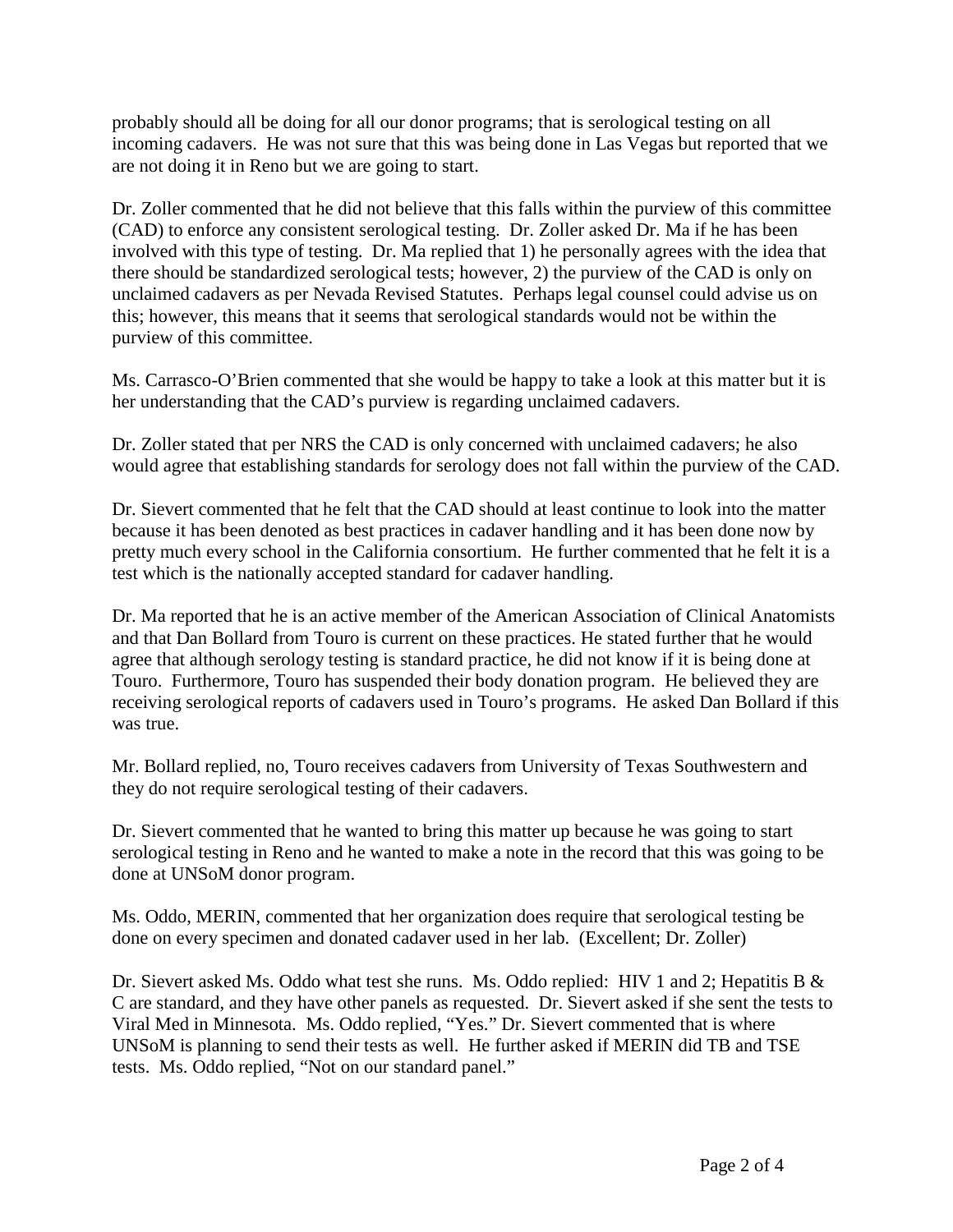**October 12, 2011** – Dr. Carl Sievert welcomed Dr. Emmett Findlay, member appointed by the president of Touro University Nevada, replacing Dr. Terence Ma, who resigned in June 2011 and Dr. Amy Llewellyn, from the University of Nevada School of Medicine, member appointed by the Nevada Society of Pathologists, replacing Dr. Roger S. Ritzlin, who retired June 30, 2011.

**Election of Committee Secretary**: Dr. Carl Sievert, committee chairman, called for nominations from the membership for the position of committee secretary. New member Dr. Amy Llewellyn responded that she would be willing to accept the nomination for the position of Secretary. Dr. Sievert requested a motion to approve Dr. Llewellyn to the position of Secretary of the CAD. Dr. Llewellyn was unanimously elected Secretary of the CAD.

# **June 20, 2012 – NOTE: THESE MINUTES ARE PENDING APPROVAL AT THE NEXT CAD MEETING WHICH WILL OCCUR LATER THIS YEAR.**

**Election of Committee Chairman –** Dr. Sievert called for nominations for the position of Committee Chairman. Dr. Zoller proposed that Dr. Sievert serve another term as CAD Chairman due to his role in current legislative matters regarding the CAD. Dr. Sievert asked for a motion to approve the nomination of himself to a second term as Chairman of the CAD. Dr. Sievert was unanimously elected Chairman of the CAD.

**New Business Discussion**: Dr. Sievert asked if members had a chance to review the letter he sent to them addressed to Lorne J. Malkiewich, Director of the Legislative Counsel Bureau (Reference B attached). All members replied "yes" they received and reviewed the letter. Dr. Sievert provided some background on the letter indicating that he was solicited to speak at the Sunset Committee in Carson City regarding the Committee on Anatomical Dissection (CAD). It was not clear to him at that time that the Sunset Committee understood the significance of the CAD and how important it is to actually retain a committee that handles this type of information. Dr. Sievert explained that he wrote this letter as a response to that hearing and potentially opened up a Pandora's Box but he thinks it is a necessary evil. He explained that at this time he wanted to put this letter out to all members for their review and information and then open this topic for discussion at the next CAD meeting because he thinks what is going to happen is that there will be some charge from the legislature to create a committee to handle anatomical dissection in the state of Nevada. "This is something that has been coming on for some time; we need to have a committee that has some authority." He would like CAD members to start thinking about how they would like this to progress because he believes we will ultimately have the most say in what we are in charge of and how we do these things. He would really like everybody to give it some serious thought so that during our next meeting we can have a discussion about this topic.

Dr. Findley stated that he absolutely agrees with Dr. Sievert in the sense that this is an important part of what we do and that we need to have some control over it but one thing that stuck out to him in the letter, in the last paragraph, for a sense of accuracy the statement: "the committee in its current form is comprised of members from all the institutions involved in procurement and use of cadaveric material." He does not think that is at all true and knows that there are certainly